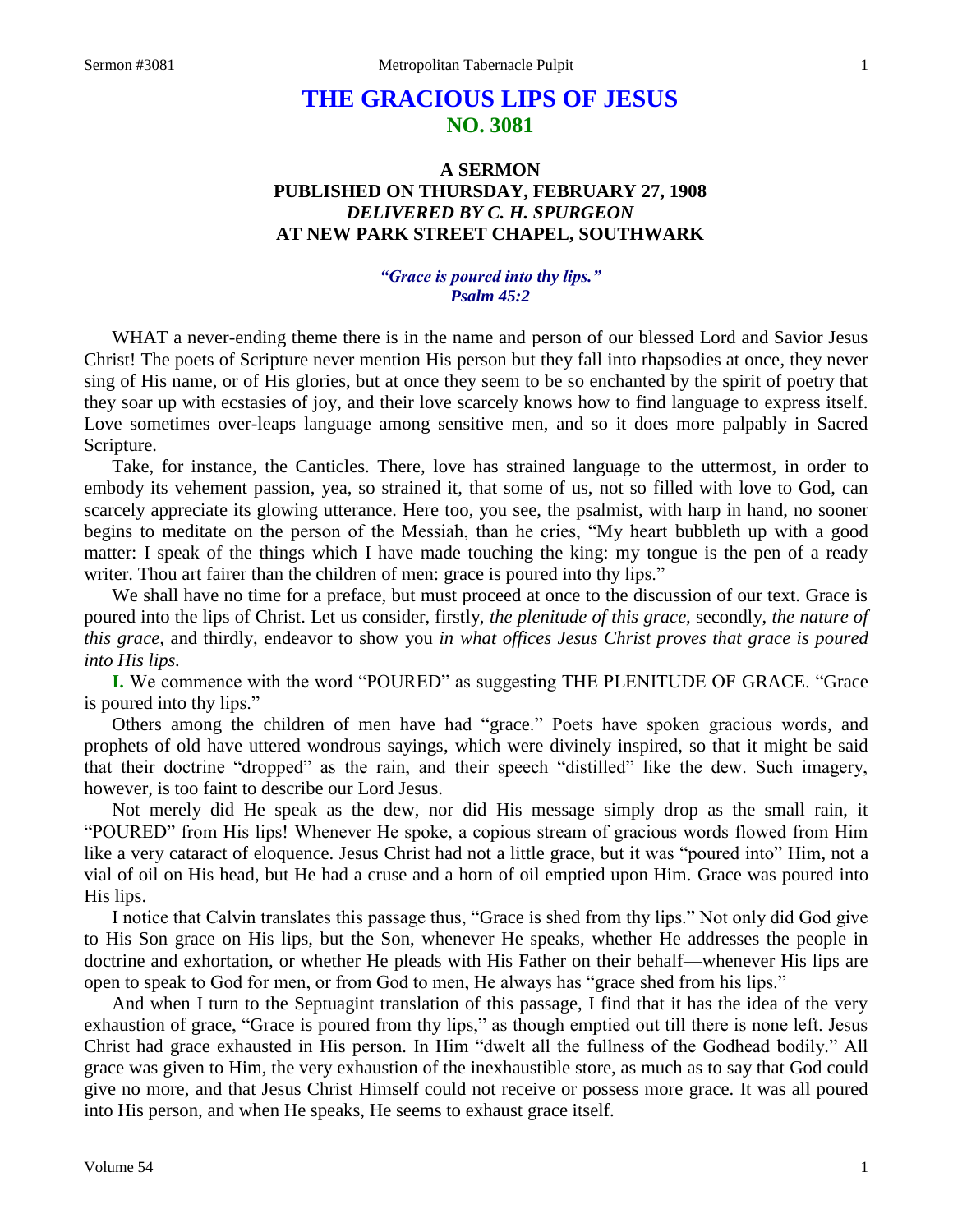Imagination's utmost stretch cannot conceive of anything more gracious, and the contemplation of the most devoted Christian cannot think of any words more majestic in goodness, more tender in sympathy, more full of honey, and more luscious in their sweetness, than the gracious words that proceeded out of the lips of Jesus Christ.

"Grace is poured into thy lips." Ah, Christian! you may have some grace on your lips, but you have not got it "poured" into them, you may have some grace in your heart, but it is dropped there like small rain from heaven, you have not got it "poured" there, you may be ever so full of grace, but Christ is more full than you are, and when you are ever so reduced in grace, it is a consolation that with Him is plenteous grace, plenty that knows no lack, for grace is poured into His lips.

Be not afraid to go to Him in every time of need, nor think that He will fail to comfort you, His comforts are not like water spilled on the earth, that cannot be gathered up, they yield perpetual streams, for grace is poured into His lips. He has no stinted supply, no short allowance to give you, but ask what you will, you shall have as much as your faith can desire, and your heart can hold, for grace is poured into His lips in the richest plenitude.

**II.** Not to expatiate further on this, let us pass on to consider THE KIND OF GRACE THAT JESUS CHRIST HAS, WHICH IS THUS POURED INTO HIS LIPS, AND SHED FORTH FROM HIS LIPS.

It is important to remark that Jesus Christ has what none of the sons of men ever had, He has *inherent grace.* Adam, when he was created by God, had some inherent grace which God gave him, yet not so much of God's grace as to preserve the uprightness of his character. He had but the grace of purity, as it could be displayed in the innocence of his intelligent nature. There must have been much grace in the constitution of the man, seeing he was originally created in the likeness of God, yet there could not have been perfect grace in him, for he did not keep his first estate.

But Jesus Christ had all the grace that Adam had, and all the grace that any innocent man could have had, in the most sublime perfection, and that grace was always in Him. You and I have none of that intelligent grace. We have heard men say that children are not born in sin, nor shaped in iniquity, but that they have inherent grace, but we have never yet met with the man who has found so wonderful a child. At any rate, the children have been mightily spoiled in growing to maturity, for they have not given much proof of grace afterwards.

No, beloved, we are naturally graceless, a seed of evil-doers, all our inherent grace was spoiled by Adam. However full the pitcher might have been originally, it has been emptied out by the Fall. Adam broke the earthen vessel, and spilt every drop of its contents, and we have none left. But in Jesus there was no sin, He had inherent grace in Himself.

And next, *He had grace which He derived from the constitution of His person, being God as well as man.* The manhood of Christ derived grace from the Godhead of Christ. I do not doubt that His two natures were united in such wonderful union that what the man did, the God confirmed, and what the God willed, that the man did. Nor did the man Christ Jesus ever act without the God Christ Jesus. Nor did He ever speak without the God—the God within Him—the God whom He is as truly as He is man. *We* speak but as men, save when the Spirit of God speaks through us. The greatest and mightiest of all prophets have but spoken as men inspired, but Jesus spoke as man and God conjoined. "Grace"—this unutterably divine grace—His own grace of Godhead, was poured into His lips, and shed forth from His lips.

But more. I conceive that the Lord Jesus Christ, when He spoke, had also, as well as His ministers, *the assistance of God the Holy Spirit.* In fact, we are told that God gave not the Spirit unto Him by measure. It is a most remarkable fact, and I believe it is put in Scripture on purpose to make us honor the Holy Spirit, that Jesus Christ as a Preacher—so far as we can judge from the Word of God—was not so successful in conversion as some of His followers have been. If you turn to the life of Paul, you will notice how many thousands were brought through His preaching to know the Lord, and if you read the account of Peter's sermon on the day of Pentecost, you will see that three thousand were converted on that one day.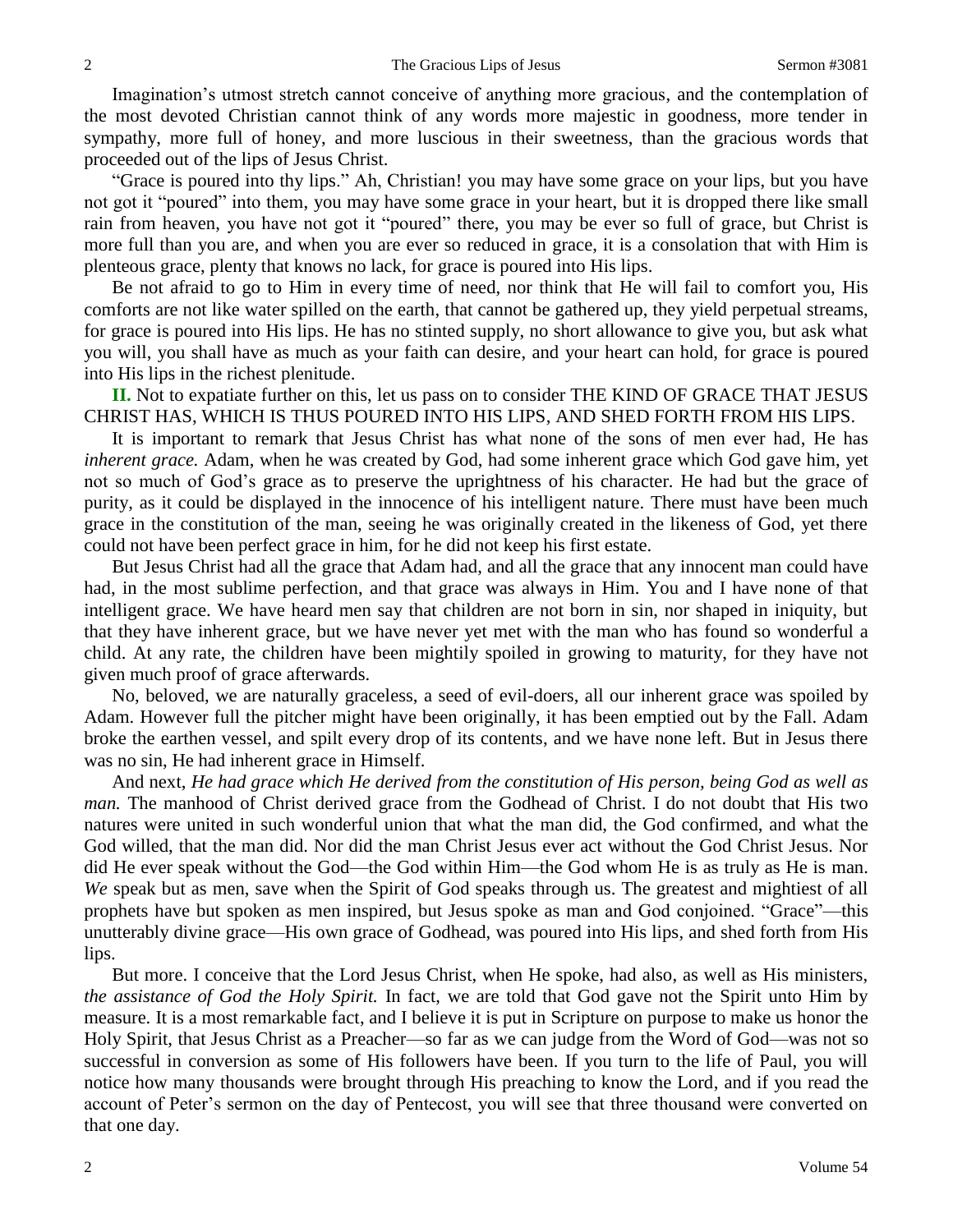You never hear of such an instance in the life of Christ. When He died, He left only about five hundred disciples behind Him, the reason was this, Jesus said, "I will honour the Holy Spirit; I will let the world know that it is not by might, nor by power, but by My Spirit, saith the Lord. And though I speak as never man spake, and have more eloquence than mortal ever again can attain, yet I will, in My sovereignty, restrain Myself from the exercise of that Spirit. The people's eyes shall be dull and they shall slumber, their hearts shall wax fat, and they shall be gross. Then, in after years I will speak more through a humble fisherman than I did Myself. I will honor more the weakest instrument than I have done even My own self as a preacher."

Yet Jesus Christ had the Spirit without measure, for every sentence of His was instinct with energy divine. "The words," said Jesus, "that I speak unto you, they are Spirit, and they are life." Thus, you see, His words are not merely *of* the Spirit, but they *are* Spirit. It seems to me that *as* he that has seen Christ has seen the Father, *so* he that has heard Christ has heard the Holy Ghost. Still, the fruits of His ministry, like the homage due to His person, lay beyond the brief term of His sojourn on earth. He was rejected of His generation, but afterwards "declared to be the Son of God with power, according to the Spirit of holiness, by the resurrection from the dead."

In like manner, His words, though not seemingly productive at the time, were so full of the Spirit's quickening power that they were afterwards the means of conversion to millions of millions beyond the capacity of mortals to count. All conversions under Peter, Paul, and the other apostles, were by Jesus Christ. The words that He spoke in secret, they published far and wide. All conversions *now* are in His name, and by His Word! "The testimony of Jesus is the spirit of prophecy." If an apostle spoke of himself, his words fell to the ground, but what his Master told him to say was abundantly successful. Jesus Christ has the Spirit without measure, and herein is another kind of grace, of which it can be said, "Grace is poured into thy lips.

**III.** We have very hastily passed over these two divisions that we may dilate on the third. We are now to consider THE VARIOUS OFFICES IN WHICH WE MAY DISCERN "GRACE" AS BEING "POURED INTO THE LIPS" OF CHRIST, AND SHED AGAIN FROM HIS LIPS.

First, let us regard our Savior as *the eternal Surety of the covenant,* and we shall see that grace was poured into His lips.

When God the Father originally made the covenant, it stood somewhat in this form, "My Son, Thou desirest, and I also agree with Thee, to save a multitude that no man can number, whom I have elected in Thee. But in order to their salvation, that I may be just, and yet the Justifier of them that believe, it is necessary that someone should be their Representative, to stand responsible for their obedience to My laws, and their Substitute to suffer whatever penalties they incur. If Thou, My Son, will stipulate to bear their punishment, and endure the penalty of their crimes, I on My part will stipulate that Thou shalt see Thy seed, shall prolong Thy days, and that the pleasure of the Lord shall prosper in Thy hands. If Thou art prepared to promise that Thou wilt bear the punishment of all the people whom Thou wouldst save, I on My part am prepared to swear by Myself, because I can swear by no greater, that all for whom Thou shalt atone shall infallibly be delivered from death and hell, and that all for whom Thou bearest the punishment shall hence go free, nor shall My wrath rise against them, however great may be their sins."

Jesus spoke the word, and He said, "My Father! Lo, I come: in the volume of the Book it is written of me, I delight to do thy will, O my God."

Now, that was spoken in eternity, farther back than faith on eagle wings can soar, and such grace was poured into the lips of Christ when He made that simple declaration, that tens of thousands of saints entered heaven, simply on the ground of His solemn pledge. Such grace was shed from the lips of Jesus that from the days of Adam, when one transgression involved the race in ruin, down to the times when the second Adam made reconciliation for iniquity, the saints all entered heaven upon the faith of Christ's promise alone.

Not one drop of blood had been shed, not one agony suffered, the contract was not performed, the stipulation not yet fulfilled, but the Surety's oath was quite enough, in the Father's ears there needed no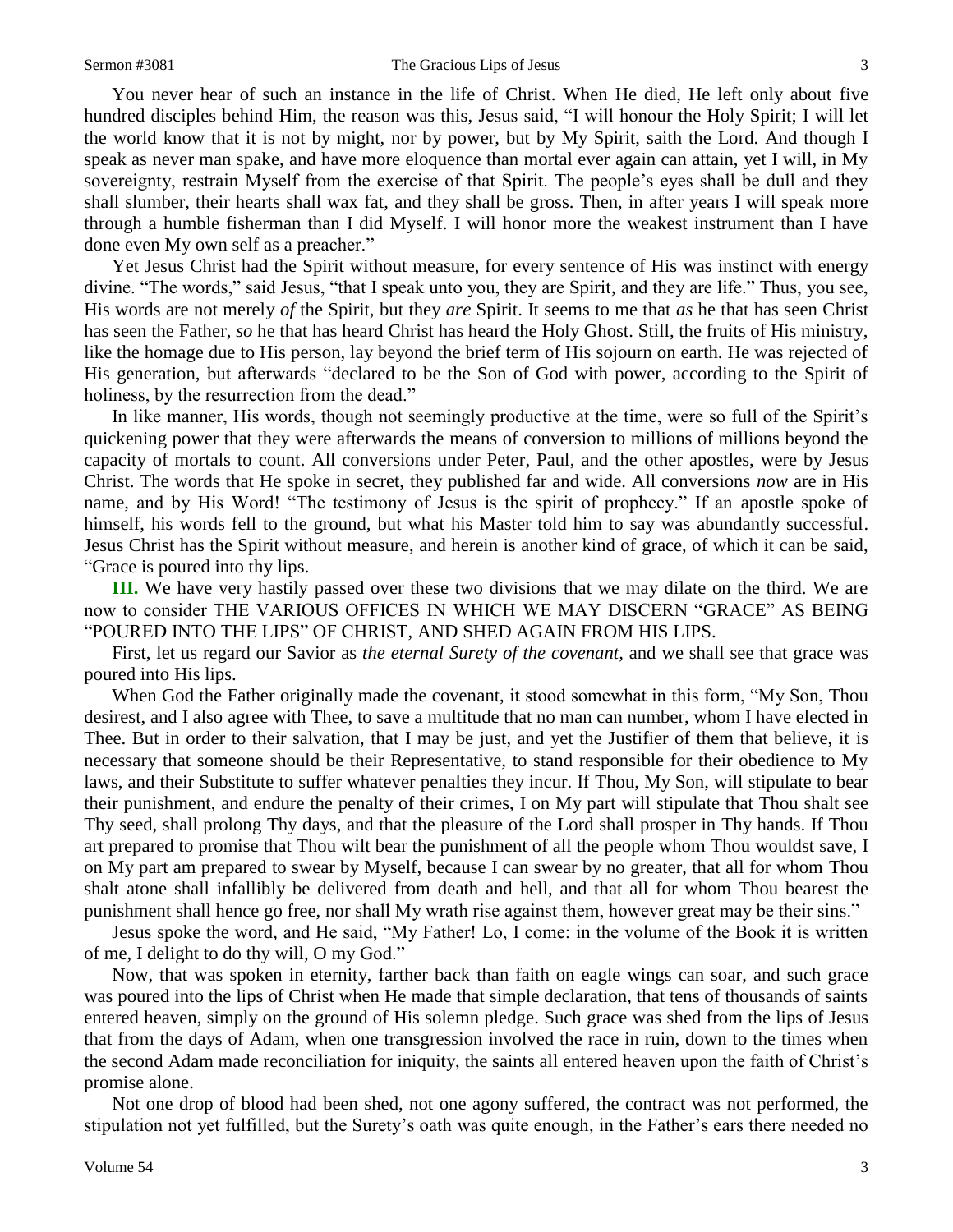other confirmation. His heart was satisfied. Yea, more, in that selfsame moment, when Jesus spoke that word in His Father's ear, all the saints were in Him justified and rendered complete, their salvation was secure. As soon as ever Jesus Christ said, "My Father, I will pay the penalty, they shall have My righteousness, and I will have their sin," their acceptance was an eternal fact. He would never go back from His agreement, nor ever turn aside from His covenant. This is the first aspect in which we behold grace shed forth from Christ's lips.

Secondly, grace is poured into His lips *as the greatest of all prophets and teachers.* The law was given by Moses, and there was some grace on his lips, for Moses, even when he preached the law, preached the Gospel, privileged as he was to look steadfastly to the end of that which is abolished. When he taught the offering of the lamb, the bullock, and the turtledove, there was Gospel couched in the law itself, in the law of Levitical ceremonies. But the beams that shone on the face of Moses were but beams of grace, they were not "the glory as of the only begotten of the Father, full of grace and truth."

And when other prophets rose at different periods of the first dispensation of the law, they each had some measure of grace. Whether we consider the heroic Elijah, or the plaintive Jeremiah, or Isaiah, that seraphic seer who spoke more of Christ than all the rest, we find that each and all had some grace in their lips, what they preached was gracious doctrine and well worthy to be received, but who ever taught such doctrines as those of Jesus?

Where, among the writings of the prophets and sages of antiquity, can we find such words as those which Jesus uttered? Who taught the people that they should love all men? Who ever taught the people such wondrous doctrines as those which you find in all His sermons? Who could have been so great a teacher? Who could so blessedly have prophesied to His people but Jesus Christ Himself?

My soul, contemplate Jesus as the only Rabbi of the church, view Him as the only Lord and Master, take your doctrines and articles of faith from His lips, and His lips alone, study His Word, and make that alone your guide, interpret all the rest by His light.

When you have done so, you will say, "O prophet of my salvation, Thou Teacher of Israel, verily grace is poured into Thy lips! No books afford me such instruction as Thine, no ministers address me in such words as my Shepherd speaks. No learning hath in it such depths of wisdom as the wisdom of Christ." More to be desired are His words than gold, yea, than much fine gold. Grace was poured into His lips as the greatest of all prophets.

Thirdly, Christ had grace poured into His lips *as the most eloquent of all preachers.* One of the joys I anticipate in heaven is to hear Christ speak to His people. I conceive that there was such a majesty about Jesus Christ when He spoke on earth, as not Demosthenes, Cicero, nor Pericles, nor all the orators of ancient or modern times could ever approach. He had a voice, I suppose, more sweet than e'en the music which came from the harps of angels. He had eyes expressive of sympathy with those whom He addressed. He had a heart which animated every feature of His countenance.

His was pathos which could break the stony heart, His was sublimity which could elevate the sensual mind, each word of His was a pearl, each sentence was of pure gold. "Never man spake like this man." No poet, in his most rapt ecstasy, could have grasped such sublime thoughts as those the Savior delivered to His hearers, and when, stooping from His flights, He condescends to speak in plain and simple words to His fellows, there is naked, ungarnished simplicity in the familiar discourse of Christ to which man cannot in the least approach.

Jesus Christ was the greatest and the plainest of all preachers. We could put aside every other in comparison with Him. We have known men who could curb the restless multitude, and hold them spellbound. Some of us have listened to some mighty man of God who chained our ears, held us fast, and constrained our attention all the while he spoke. Justice, sin, righteousness, and judgment to come have absorbed us while they enlisted our sympathies. But had you heard the Savior, you would have heard more wondrous things than any mere man ever could have spoken.

I think if the wild winds could have heard Him, they would have ceased their blustering, if the waves could have listened to Him they would have hushed their tumult, and the rough back of the ocean would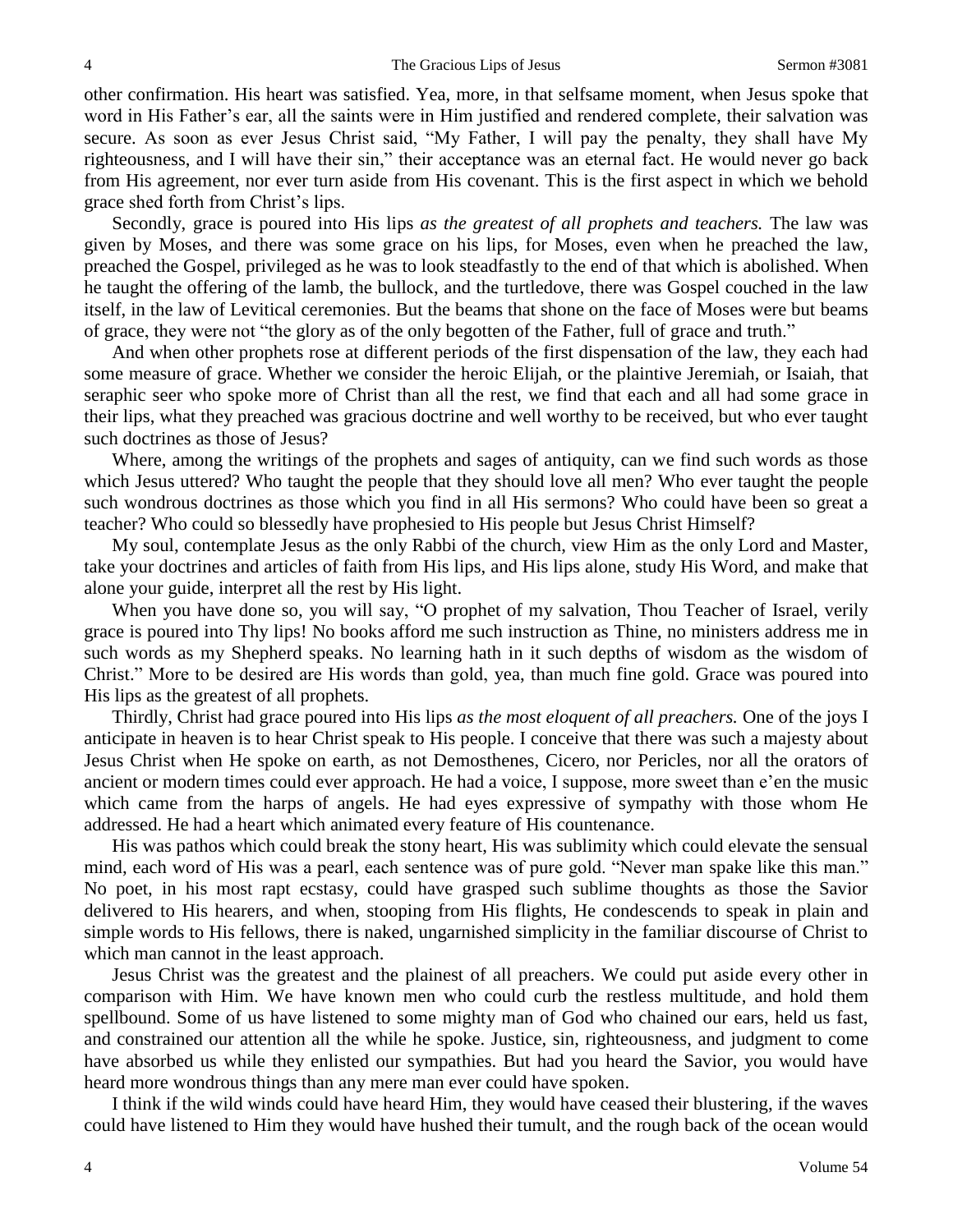#### Sermon #3081 The Gracious Lips of Jesus 5

have been smoothed, if the stars could have heard Him, they would have stopped their hurried march, if the sun and moon had heard Him whose voice is more potent than that of Joshua, they would have stood still, if creation could have heard Him, then charmed, it would have stopped its ceaseless motions and the wheels of the universe would have stood still, that all ears might listen, that all hearts might beat, and that all eyes might glisten, and that so souls might be elevated, while Jesus Christ spoke.

It was fabled of Hercules that he had golden chains in his mouth with which he chained the ears of men, it is true of Jesus that He had golden chains in His mouth that chained men's ears and hearts too. He had no need to ask attention, for grace was poured into His lips. Happy day! Happy da! when I shall sit down at the feet of Jesus Christ and hear Him preach.

O beloved, what we shall then think of our poor preaching, I cannot tell! It is a mercy that Jesus Christ does not preach here now, for, after hearing Him, none of us would preach again, so ashamed should we be of ourselves. Sometimes, when we try to preach, and afterwards hear a more able minister, we feel so outdone that our preaching seems nothing, we hardly dare try again. It is a mercy there is a veil between us and Christ. We cannot hear Him preach, or else we should all vacate our pulpits.

But in heaven I hope to sit enchanted at His feet, and if He will speak for a million years, I would ask Him to speak yet another million, and if He will still speak, e'en then, for the sweet redundance of that grace which is poured into His lips, my raptured soul would sit, and love, and smile itself away in ecstasies of joy to hear my Savior speak.

Fourthly, grace was poured into the lips of Christ *as the faithful Promiser.* I look upon all the promises of God's Word as being the promises of Jesus as well as the promises of the Father and of the Holy Ghost. All the promises of God, we are told, are yea and Amen in Christ Jesus, unto the glory of God by us, and as the promises are all made *in* Him, so they are all spoken *by* Him.

Now, will you not concur with me when I say that, verily, grace is poured into His lips as the faithful Promiser? We have sometimes read His promises, we have heard them with our ears, and oh, what grace there is in them! Take, for instance, that great honeycomb promise, "The mountains shall depart, and the hills be removed; but my kindness shall not depart from thee, neither shall the covenant of my peace be removed, saith the LORD that hath mercy on thee."

Turn to another, "When thou passest through the waters, I will be with thee, and through the rivers, they shall not overflow thee: when thou walkest through the fire, thou shalt not be burned; neither shall the flame kindle upon thee." "Fear not, thou worm Jacob, and ye men of Israel; I will help thee, saith the LORD, and thy Redeemer, the Holy One of Israel." Listen to such sweet words as these, "Come unto me, all ye that labour and are heavy laden, and I will give you rest. Take my yoke upon you, and learn of me; for I am meek and lowly in heart: and ye shall find rest unto your souls."

Beloved, you do not need that I tell you how precious these promises are. The best way to preach of the faithful Promiser is to tell you some of His promises. I will not tell you what treasures there are in Christ's cabinet, I will break the door open and let you look at some more of the treasures for yourselves. "Can a woman forget her sucking child, that she should not have compassion on the son of her womb? yea, they may forget, yet will I not forget thee. Behold, I have graven thee upon the palms of my hands; thy walls are continually before me." "I will never leave thee, nor forsake thee." "Even to hoar hairs will I carry you." "All that the Father giveth me shall come to me; and him that cometh to me I will in no wise cast out."

Is He not indeed full of grace as the faithful Promiser? You, poor souls, who have been drinking from the wells of promise, well know His faithfulness and the grace therein, you have come sick and weary oftentimes to this well, and your strength has been renewed till you were like giants refreshed with new wine. Your spirits have been depressed and your souls have been melancholy, but when you have come here, you have tasted that wine which makes glad the heart of man. Oh, did ever man speak like this man when He speaks as the faithful Promiser?

Fifthly, grace is poured into His lips *as the Wooer and the Winner of His people's hearts.* O beloved, Christ has hard work to win His people's love! He prepares His feast, the fatlings are killed, but those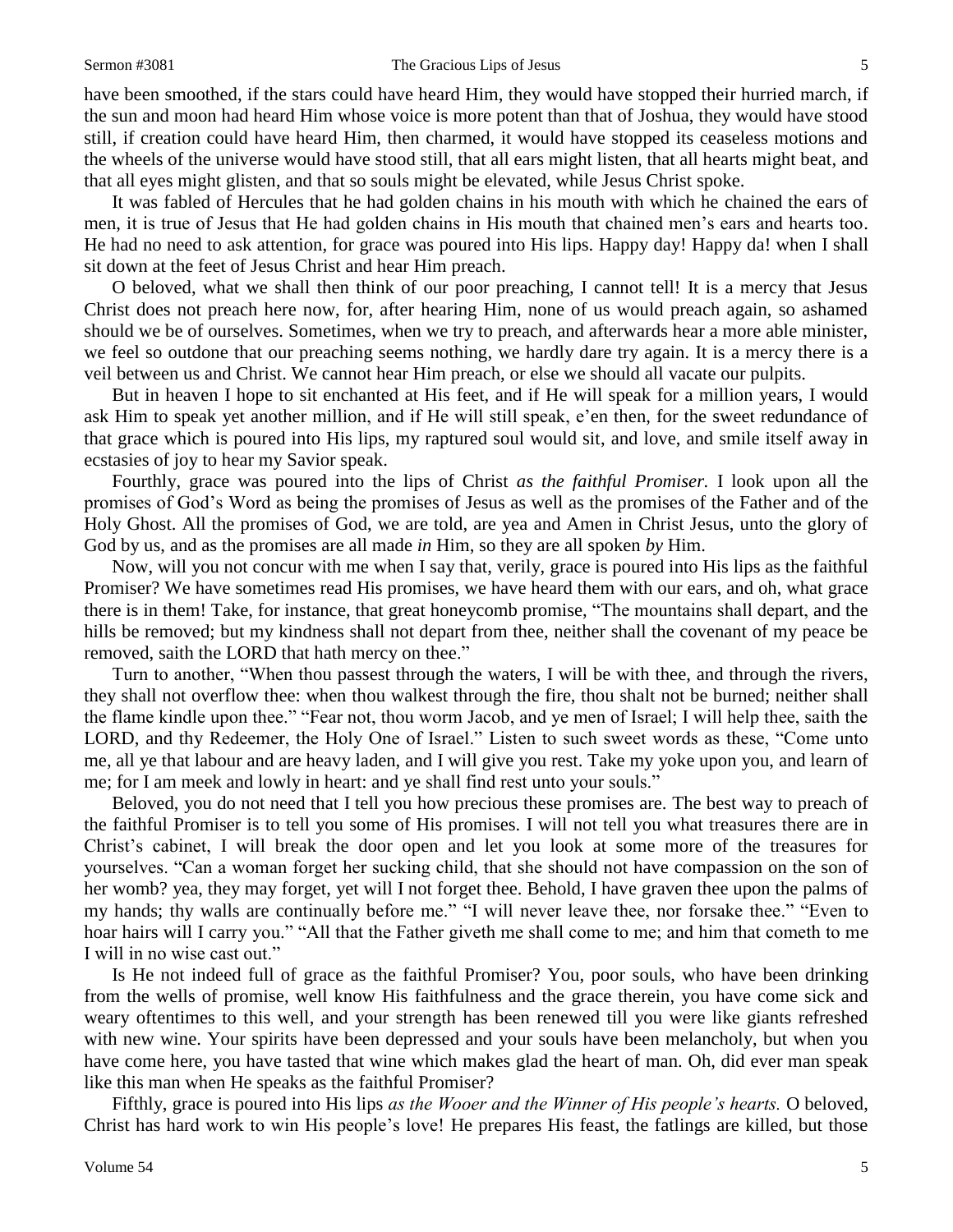that are bidden will not come, so He says to His messengers, "Go out into the highways and hedges, and compel them to come in, that my house may be filled." Yet what a hard matter it is to bring poor souls to be in love with Jesus! In vain does the minister dilate upon His charms, in vain does he try to paint His features as well as he can. We are poor daubers, and we mar the beauty which we attempt to portray. Sinners say, "Is that Jesus? then there is no beauty in Him that we should desire Him," and they turn away and hide their faces from Him. With tears streaming from our eyes, we seek "to find out acceptable words," and we use the best language our hearts can dictate, but we cannot win your souls.

Sometimes we address you in rough words that we have borrowed from some ancient Boanerges, at other times, with smooth words such as a Chrysostom might approve, yet they are alike in vain. But oh, when Jesus pleads His own cause, how sweetly does He plead it!

Have you never watched the heart when Jesus Christ begins to woo it, when He opens the ear and says, "Poor soul, I love thee, and because I love thee I will tell thee what thou art. Thou art cast out into the open field, thou art lying in thy blood, thou art dead in trespasses and sins, yet I love thee, will you not love Me?" "Nay," says the heart, "I will not." "But," says Jesus, "My love is deep as hell, it is insatiable as the grave, I will be thine, and thou shalt be Mine."

And have you noted how soon the stubborn soul begins to yield, and the hard rock begins to flow like Niobe's tears, till at last the heart says, "O Jesus! Love you? Yes I do, because You did first love me." Why is it that some here have not given their hearts to Jesus? Perhaps it is because Jesus has not revealed Himself to them in person, but when He does, they cannot deny Him. I challenge any man to hold his heart back when Jesus comes for it. When He displays Himself, when He takes the veil off our eyes and lets us look at His lovely face, shows us His wounded hands and His bleeding side, I think there is no heart but must be drawn forth to Him.

Ah, Christian! do you not remember the hour when He pleaded with you? He knocked at the door and you would not let Him in, but how sweetly did He tell you of your sinnership, and with the next word made known to you your redemption, then He told you of your death, and with the next word made you alive, then He told you that you were powerless, and with the next word made you strong, then He told you of your unbelief and with the next sentence gave you faith. Oh! is He not filled with grace as He wins the hearts and affections of His people?

Sixthly, Jesus Christ has His lips filled with grace *as the great consolation of Israel, the comfort of all His people.* There is no comfort except that which comes from the Lord Jesus. At no brook can you slake the thirst of the soul but at that stream of grace which flows from Christ and can never run dry. Let us rehearse His mighty acts, let us go back over our life, and see the various Ebenezers we have raised to His sovereign grace and mercy.

Do you not remember how He appeared to you in the solitude of the wilderness and said to you, "Yea, I have loved thee with an everlasting love"? Do you not remember when, torn with the thorns and briars of this world, you were despairing and ready to die, how He came and touched you and said to you, "Live," when He bade you turn your eye upwards to Him, and you could then say, "Since Jesus is mine, I will fear nothing"?

O you who have tasted that the Lord is gracious, go you again to the banqueting house where the Savior comforted you with flagons, and fed you with apples, where He gave you the sweet fruits of the kingdom, and took of the clusters of Eshcol and squeezed them into your mouth. Do you not remember when He gave you something better than angels' food at the Lord's table, or how He manifested Himself to you in the use of the means while you were waiting upon Him? And will you not say, "O Jesus, verily grace was poured into thy lips"?

Desponding soul, if Jesus speaks to you today you will not be desponding any longer. There is such potency in the word "Jesus" that I think it ought to be sung in all hospitals to charm away diseases, at least, in every lazar-house for souls. Wherever there are diseased hearts and troubled spirits, I would always go and sing, "Jesus!" When He draws near to comfort His people, midnight becomes noon, and the thickest darkness becomes a blaze of meridian splendor, for grace is poured into His lips.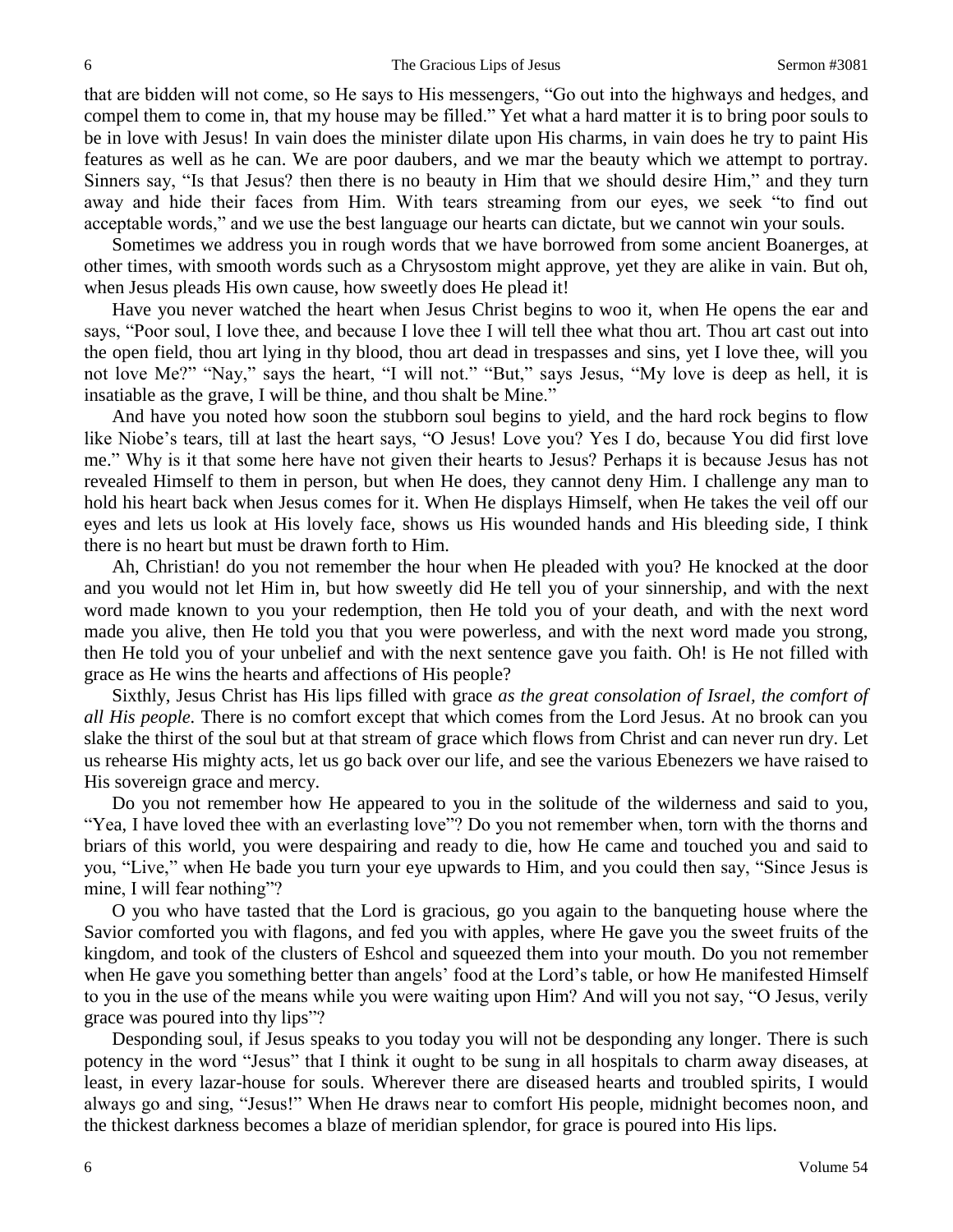#### Sermon #3081 The Gracious Lips of Jesus 7

Seventhly, grace is poured into Christ's lips *as the great Intercessor for His people before the throne.* Before Jesus ascended up on high and led captivity captive, as Toplady says, "With cries and tears He offer'd up His humble suit below," but now that Jesus Christ has gone up on high "with authority" He pleads before His Father. It must have been wonderful to hear the prayers of Jesus in the garden of Gethsemane, but oh, if we might see our blessed Lord this morning pleading in heaven! He stands before His Father's throne, points to His pierced side, and shows His wounded hands.

When our prayers rise to heaven, they are broken prayers, but Jesus knows how to mend them. There are things in them that should not be there, so He corrects them, and then He takes the amended edition of our prayers and says, "My Father, another petition I have come to lay before Thee." Says the Father, "From whom is it?" "From one of My people." And then Jesus Christ says, "Father, I will—it must be done. Look, here is the price!" And He holds up His hands and shows His side, and then the Father says "My Son, it shall be done. Whatsoever Thou askest in prayer, for Thy sake it shall be bestowed."

Do you see yonder poor man? His name is Peter. At no great distance is Satan, who wants to destroy his soul. He has a large sieve, in which he desires to sift Peter. Can you imagine Satan presenting himself before the Lord, as in days of yore? He says, "O Lord, let me have Peter in my sieve, that I may sift him as wheat!" Down goes Jesus before the throne and says, "My Father, I beseech Thee let not this grain of wheat fall to the ground."

Satan goes and catches Peter and begins to sift him. The first time, he is a little frightened, the second time he says, "Man, I know not what you say," the third time he says, "I know not the Man," and he begins to curse and swear. How terrible is that sifting! But Christ looks at him and out goes Peter, the prayer of Jesus availed for him, the look of Jesus prevailed with him, "He went out and wept bitterly," and his soul was saved. Oh, the mighty power of intercession! I do not think our prayers would ever be heard in heaven if it were not for Jesus Christ. He is the great Mediator by whom our prayers must be presented.

Eighthly, Jesus Christ has grace poured into His lips *as the Counselor for His people.* You may have seen a special pleader rise with a brief in his hand, he shows the case against the prisoner to be a very bad one. Then witnesses are called. Afterwards another advocate gets up to plead the prisoner's cause to rebut, if possible, the accusation, or to set forth extenuating circumstances in mitigation of punishment.

Now, when we stand before the judgment bar of God, Satan will rise up—that old accuser of the brethren, and will gather together the evidences of our guilt, and the reasons why we should be condemned. I think I hear him say that we were born in sin, and shaped in iniquity, and therefore, we deserve to be lost; that we have a corrupt nature, that we had the sin of Adam laid to us; and then, with malicious spleen, he will allege that we transgressed at such and such a time, when we were young; following up our career from youth to manhood, and even down to hoar hairs; clenching all his arguments by an appeal to our unbelief, declaring that though we have professed to believe, we have doubted the promises, and could not, therefore, be children of God.

Well might we, as transgressors, tremble when, with a bad case, the grounds of judgment against us are so maliciously stated.

But there stands forth on our behalf The Wonderful, The Counselor, and He takes His brief in His hand and begins to plead. Hark what He says and see how all opinion is turned at once! "I confess," says He, "that every word is true that the accuser has uttered. My client pleads guilty to every charge, but I have a full pardon signed by God's own hand, purchased by My own blood," and stripping Himself, He shows His wounds and says "These people were given to Me of My Father before the foundation of the world. I bore their sins in My own body on the tree," and then, mounting to the highest point, He reaches the climax of grace as He exclaims, "Who shall lay any thing to the charge of God's elect? Can You, O God? Have You not justified them? I cannot, for I died for them." Then He sits down in triumph, saying, "Whom he justified, them He also glorified. Nothing shall be able to separate them from the love of God."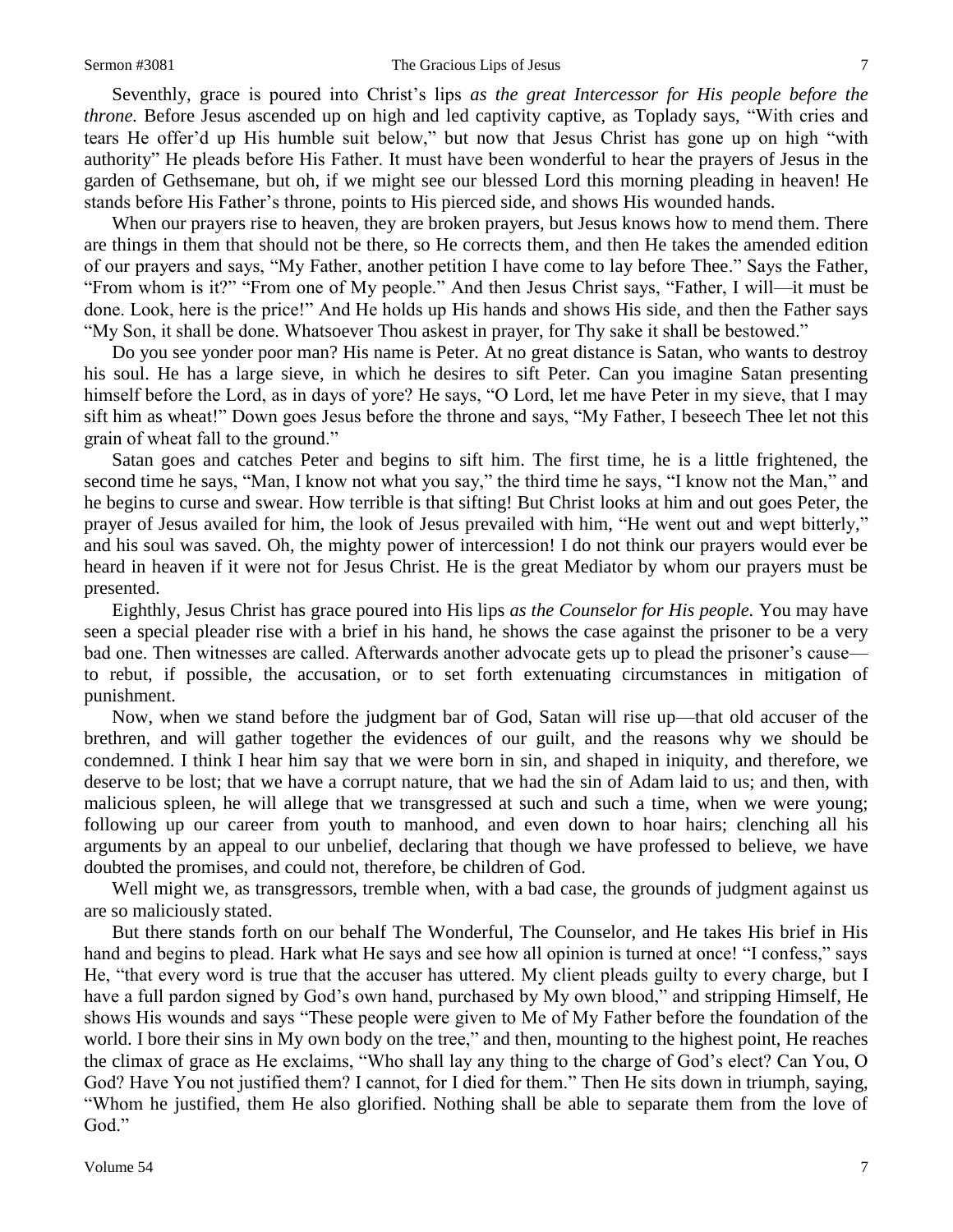And now, lastly, grace is poured into the lips of Jesus *as the great Judge of all at last.* That will be a gracious judgment which Jesus Christ shall dispense, it will be gracious, because it will be at once merciful and just.

Sinners, ungodly men and women, now in this house of Prayer, you have never heard the voice of Jesus, and you have never known what it is to confess that grace was poured into His lips, but let me tell you, the time will come when you will be made to confess that grace is poured into His lips. You will stand there and hear Him say to His own people, "Come, ye blessed of my Father, inherit the kingdom prepared for you from the foundation of the world." When you hear it, you will think within yourselves, "Never did such music break on our ears before. Oh what precious words!"

Ay, but you will fall down and ask rocks to hide you, and mountains to cover you, because the words were not spoken to you. You will tremble as, one by one, the faithful soldiers of Jesus Christ come before Him. He will say to one, "Verily, you have been faithful in a few things, I will make you ruler over many things." To another He will say, "You have fought a good fight, you have kept the faith, receive the crown laid up for you from the foundation of the world."

You will then say, "Oh, what grace was poured into His lips! How graciously He speaks!" And you all the while will feel that He is not speaking to you, you will stand there and know that your turn will never come when He shall speak gracious words to you. You will stand fixed to the spot petrified as you listen while you hear those matchless syllables. You laugh at the saints now, you will envy them then. You despise them now, but you will be ready to kiss the dust of their feet if you might but get into heaven. You would not ask to sit on a throne with them, but to lie at their feet would be enough for you if you might but hear Christ say to you, "Come, ye blessed."

But in a moment, instead of gracious words, my hearers—I am not telling you a dream, but a reality—in a moment—O believe me! for God speaks it—instead of words of grace, there shall come words of terror, and there shall be found no blessed place for you. These are the words, "Depart, ye cursed, into everlasting fire, prepared for the devil and his angels."

You would not wish to hear those gracious lips utter such a sentence as that to you. I am sure you are none of you anxious to make your bed in hell, and find your abode in damnation, but my hearers, I must warn you faithfully. There are some of you who, if you die as you are, will never go to heaven, there are many of you, my regular attendants, and some of you who have just strayed in here this morning, who know, and your heart confesses it, that you are "in the gall of bitterness, and in the bond of iniquity."

Christians, weep for them. Let your tears flow in rivers. It were sad if they were sick, but this is worse, for they are sick unto the second death, it were painful if they were condemned to die by the law, but they are "condemned already." My beloved brethren and sisters, there are some of you now—start not—there are some sitting side by side with you in the pews, who are condemned criminals. How would you feel this morning if, as you sat in your pew, there was a man beside you who was to be hanged tomorrow? You would say, "Oh, that God might bless the Word to that poor creature's soul! Oh, that God might send it into his heart, for he is a condemned man!" Do you not know that it is so?

There is a saint of God, and sitting by his side is a child of hell, here is an heir of glory and immortality, and the neighbor who touches his arm this morning is dead in sins, and condemned to die! What! will you not weep and feel for them? Will your hearts be like stone and steel? Will you let them perish without a sigh, without a prayer, without a tear? No, we will pray for them, that God in His mercy may yet give them grace to save them from the wrath to come.

Poor sinners, do not despise my blessed Master, I beseech you. If you knew Him, you would love Him, I know. O poor wicked sinner, you who feel self-condemned, conscience-stricken, have you no love to Jesus? Ah! if you did but know how much Jesus Christ loves you, you would love Him at once. I know a man who said he never was so struck by anything in all his life as when he heard that line—

### *"Jesu, Lover of my soul!"*